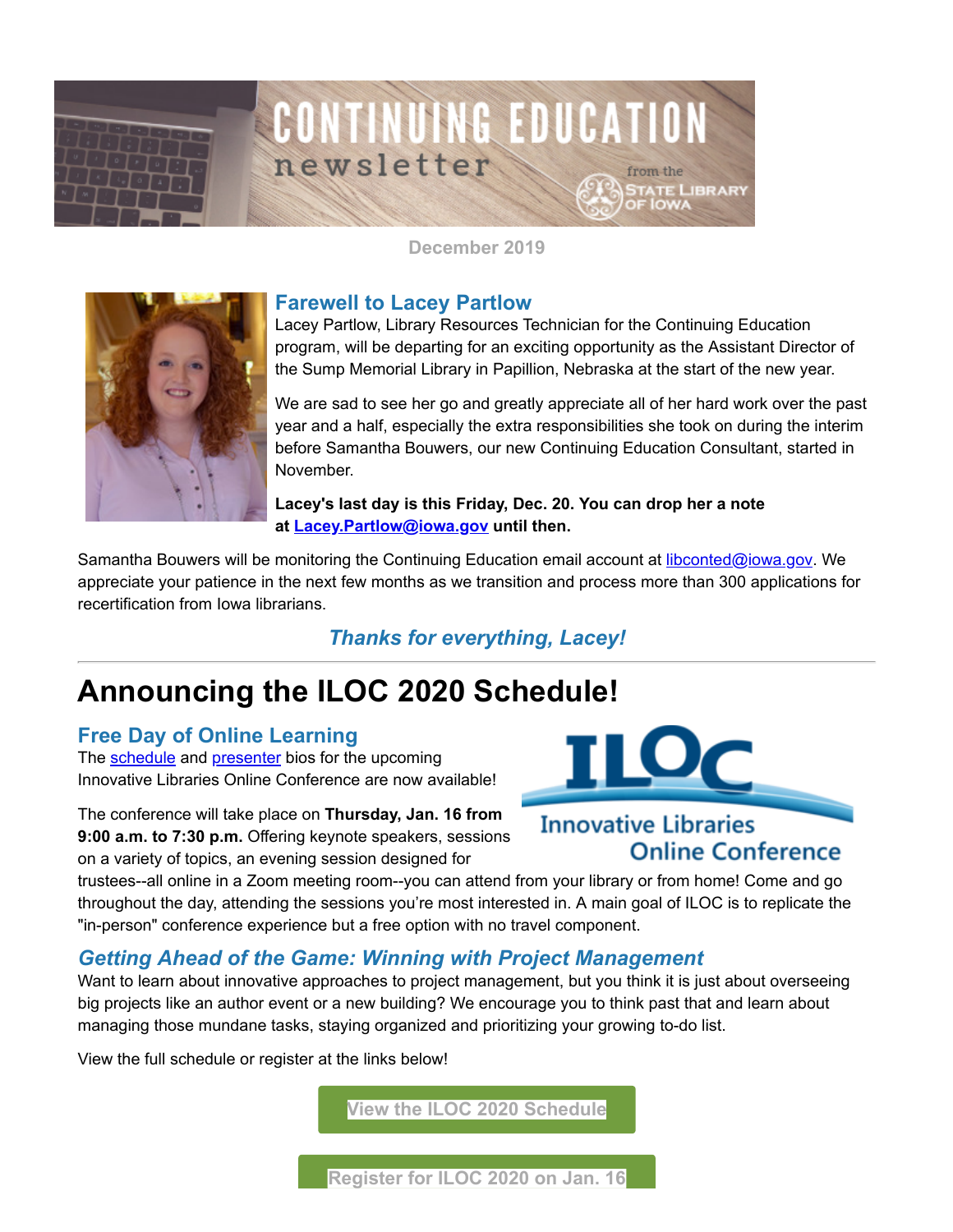# **Join us for 2020 All Iowa Reads Webinars**

**[g](https://statelibraryofiowa.lmscheckout.com/Course/view/iloc-2020-getting-ahead-of-the-game-winning-with-project-management-webinar-1?utm_medium=email&utm_source=govdelivery)**



# **All Three Authors Appearing in One Webinar on Jan. 30**

#### **Thursday, Jan. 30 from 10:00 a.m. to noon**

Join us for an extra-special webinar with all three authors of the 2020 All Iowa Reads selections. Each author will discuss their work and answer questions. You'll also learn about the history of the All Iowa Reads program and get an overview of the resources available from the State Library to support 2020 All Iowa Reads events at your library.

- **2020 Adult All Iowa Reads:** *The Mothers* by Brit Bennett
- **2020 Teen All Iowa Reads:** *Hey, Kiddo* by Jarrett J. Krosoczka
- **2020 Kids All Iowa Reads:** *The Parker Inheritance* by Varian Johnson

**[Register for the All Iowa Reads Webinar Jan. 30](https://statelibraryofiowa.lmscheckout.com/Course/view/all-iowa-reads-2020-author-presentations-webinar-1?utm_medium=email&utm_source=govdelivery)**

# **New for 2020: BONUS Explore the All Iowa Reads Shortlists Webinar Feb. 6**

#### **Thursday, Feb. 6 from 1:00 to 2:00 p.m.**

This webinar will introduce you to the 2020 All Iowa Reads shortlists. You'll hear booktalks and read-alike selections for the books on the adult, teen, and kids shortlists and get ideas for ways you can spotlight them in your library and your community. Attendees will also hear about the selection process for titles for All Iowa Reads and get tips on how to run book discussion groups at their libraries. Bring your stories of book club successes to share with the group in chat!

**[Register for Exploring the Shortlists Feb. 6](https://statelibraryofiowa.lmscheckout.com/Course/view/all-iowa-reads-2020-exploring-the-shortlists-1?utm_medium=email&utm_source=govdelivery)**

# **CE Opportunities from Other Organizations**

**Did you know that each month we publish a list of FREE continuing education opportunities from organizations nationwide?**